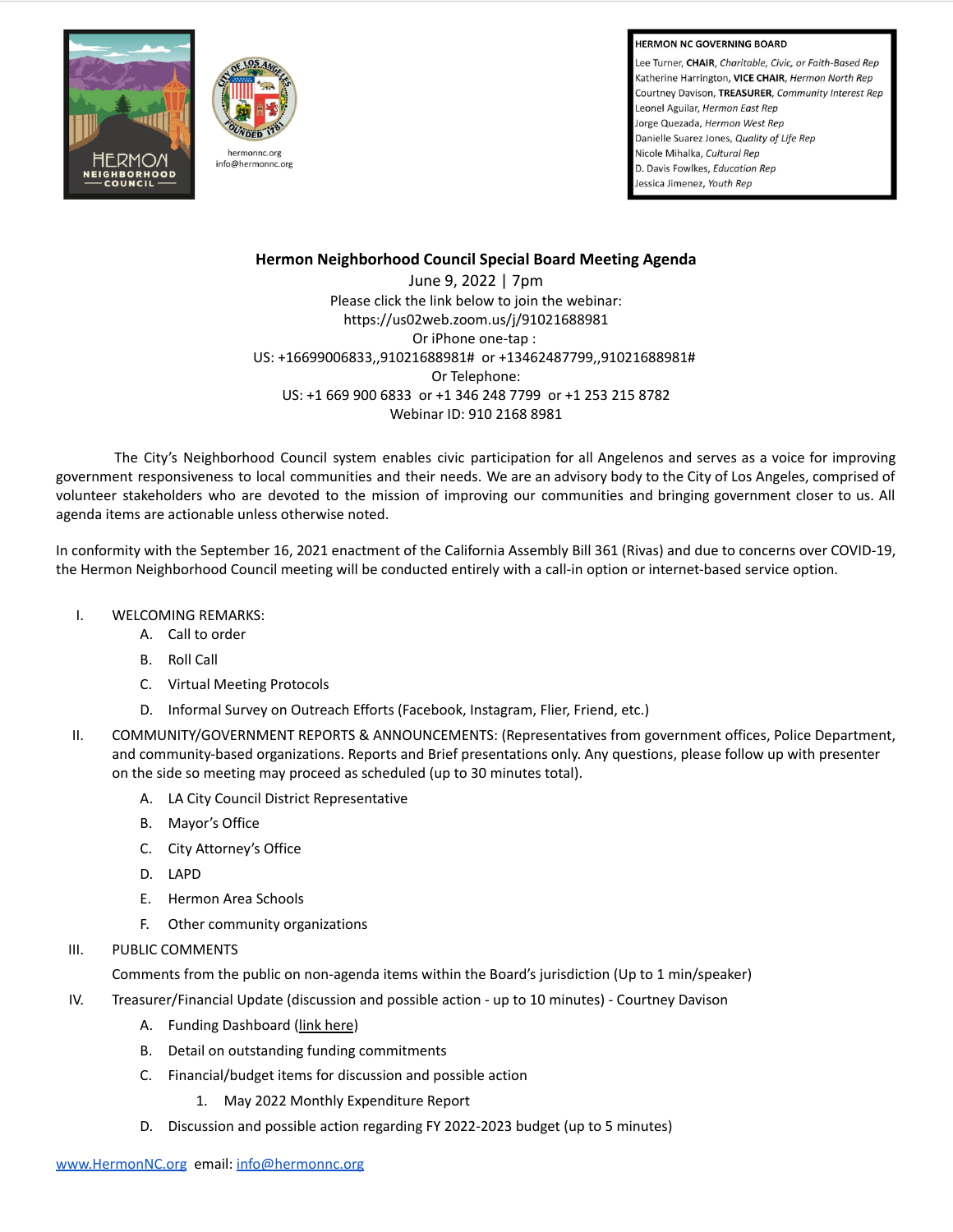- 1. Discuss allocations and budget priorities for 2022-2023 HNC budget. Budget will be voted on at July HNC meeting.
- V. ADMINISTRATIVE ITEMS (discussion and possible action up to 15 minutes):
	- A. Review and Adoption of Minutes for May 2022 meeting
	- B. Selection of new HNC Board Member for Hermon East Representative seat vacated by Leonel Aguilar to serve remainder of existing term. In accordance with HNC bylaws, majority vote of the Board is required for selection.
	- C. Storage solution discussion for Hermon holiday decorations
	- D. Hermon Median Improvement Plan discussion and next steps
- VI. Outreach Updates (discussion and possible action up to 5 minutes)
	- A. Discussion of potential future outreach activities or efforts
- VII. Neighborhood Purpose Grant Committee Update (discussion and possible action up to 15 minutes)
	- A. Update on status of previously approved NPGs, including payment status
- VIII. Hermon Emergency Preparedness Committee Update (discussion and possible action up to 5 minutes)
	- A. Upcoming committee meeting and other announcements
- IX. LGBTQ+ Committee Update (discussion and possible action up to 5 minutes)
	- A. Upcoming committee meeting and other announcements
- X. Homelessness, Housing, and Tenants' Rights Committee Update (discussion and possible action up to 5 minutes)
	- A. Upcoming committee meeting and other announcements
- XI. Community Impact Statements (CIS) and Positions discussion and possible action (up to 5 minutes)
	- A. CIS in support of CF-22-0265 Rental Access Ordinance / Landlord Prohibitions / Credit Reports / Automated Tenant Screenings / COVID-19 Emergency Period / Rent and Utility Bill Non-Payment / Rental Assistance Program
	- B. CIS in support of CF 22-0280 Fair Chance Housing Ordinance / Applicant Criminal History / Discriminatory Tenant Screening Practices
	- C. CIS in support of CF-22-0279 Rental Transparency and Accountability ORdinance / Uniform Screening Criteria / Tenant Screening Process / Discrimination
- XII. Hermon Land Use Committee Update (discussions and possible action up to 5 minutes)
- XIII. Upcoming committee meeting and other announcements
- XIV. SCHEDULING OF NEXT COMMITTEE MEETING
- XV. REQUESTS/MOTIONS FOR FUTURE AGENDA ITEMS
- XVI. ADJOURNMENT

# **Time allocations for agenda items are approximate and may be shortened or lengthened at the discretion of the Chair.**

PUBLIC INPUT AT NEIGHBORHOOD COUNCIL MEETINGS – Public comment cannot be required to be submitted in advance of the meeting, only real-time public comment is required. If there are any broadcasting interruptions that prevent the public from observing or hearing the meeting, the meeting must be recessed or adjourned. If members of the public are unable to provide public comment or be heard due to issues within the Neighborhood Council's control, the meeting must be recessed or adjourned. Public comment is limited to 2 minutes per speaker, unless adjusted by the presiding officer of the Board.

PUBLIC POSTING OF AGENDAS - Agendas will be posted for public review at **[www.HermonNC.org](http://www.hermonnc.org)** and as follows:

- **Hermon Fellowship Center 5800 Monterey Road, Los Angeles, CA 90042**
- **Hermon Dog Park in Hermon Park**
- **Fresco Market 5914 Monterey Road, Los Angeles, CA 90042**
- **You can also receive our agendas via email by subscribing to L.A. City's Early Notification System at:**

**<https://www.lacity.org/your-government/government-information/subscribe-meetings-agendas-and-documents/neighborhood>**

THE AMERICAN WITH DISABILITIES ACT - As a covered entity under Title II of the Americans with Disabilities Act, the City of Los Angeles does not discriminate on the basis of disability and, upon request, will provide reasonable accommodation to ensure equal access to its programs, services and activities. Sign language interpreters, assistive listening devices and other auxiliary aids and/or services, may be provided upon request. To ensure availability of services, please make your request at least 3 business days (72 hours) prior to the meeting you wish to attend by contacting L. Turner, HNC Chair, at [lee@hermonnc.org](mailto:lee@hermonnc.org).

NOTICE TO PAID REPRESENTATIVES – If you are compensated to monitor, attend, or speak at this meeting, City law may require you to register as a lobbyist and report your activity. See Los Angeles Municipal Code Section 48.01 et seq. More information is available at [ethics.lacity.org/lobbying](http://ethics.lacity.org/lobbying). For assistance, please contact the Ethics Commission at (213) 978-1960 or ethics.commission@lacity.org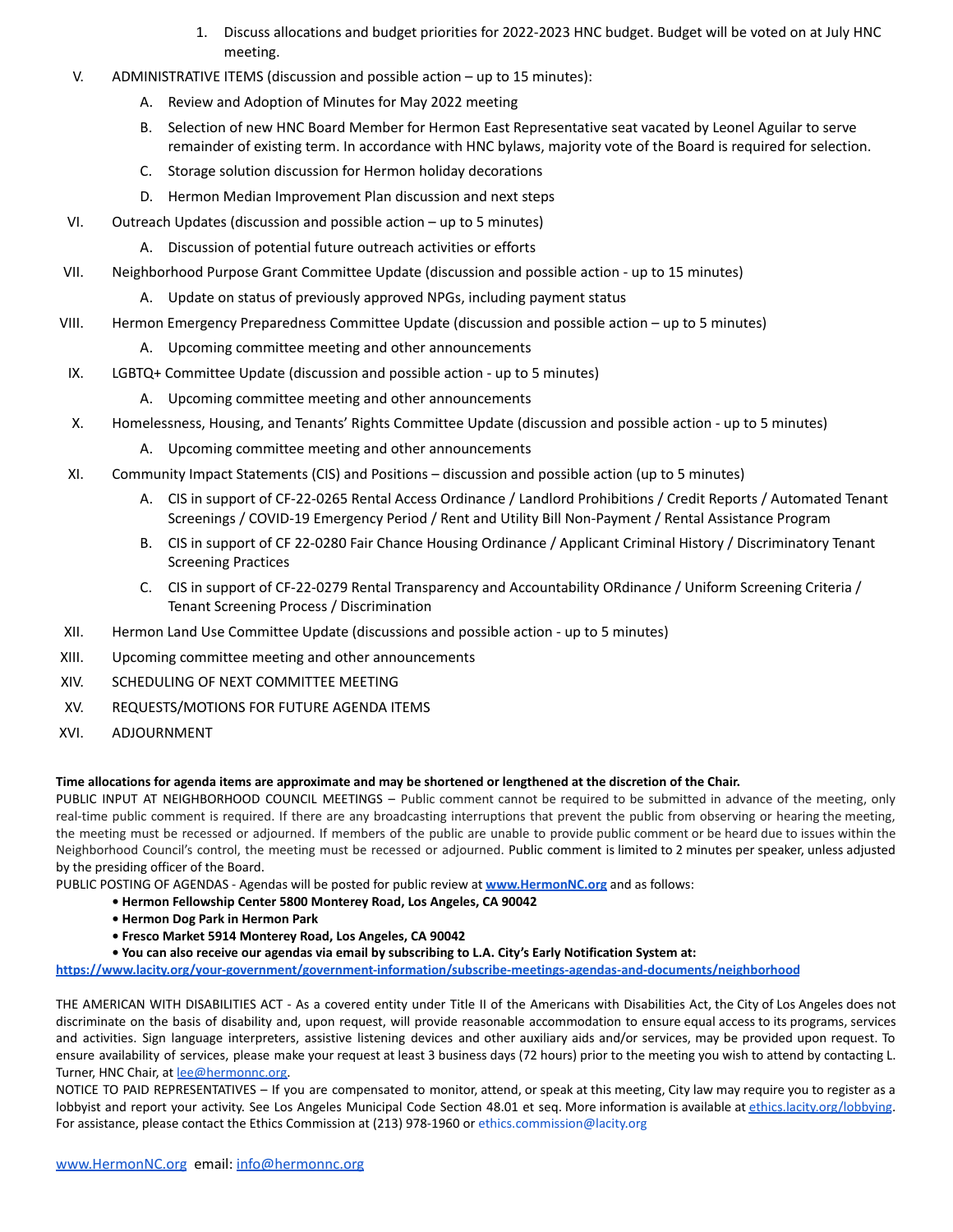PUBLIC ACCESS OF RECORDS – In compliance with Government Code section 54957.5, non-exempt writings that are distributed to a majority or all of the board in advance of a meeting may be viewed at 200 N. Spring Street, L.A., CA, at our website: HermonNC.org, www.empowerla.org/hnc/ or at the scheduled meeting. In addition, if you would like a copy of any record related to an item on the agenda, contact Katherine Harrington, Board Vice-Chair, at katherine@hermonnc.org.

RECONSIDERATION AND GRIEVANCE PROCESS For information on the HNC's process for board action reconsideration, stakeholder grievance policy, or any other procedural matters related to this Council, please consult the HNC Bylaws. The Bylaws are available at our Board meetings and our website www.empowerla.org/hnc/

SERVICIOS DE TRADUCCION Si requiere servicios de traducción, favor de avisar al Concejo Vecinal 3 días de trabajo (72 horas) antes del evento. Por favor contacte a J. Quezada, al (818) 425-9976 o por correo electrónico jorge@hermonnc.org para avisar al Concejo Vecinal

# (CF-22-0265)

#### MOTION

Amidst a growing and worsening homelessness crisis, our City has an obligation to protect and promote fair and equitable access to housing. Too often, formerly unhoused and otherwise economically disadvantaged individuals are discriminated against when it comes to housing, with landlords screening out those who have past eviction histories or poor credit histories. According to the University of Southern California's Sol Price Center for Social Innovation, in 2019, three out of four Los Angeles households surveyed were rent burdened, spending more than 30% of household income on rent and utilities; while nearly half of renters were severely rent burdened, spending more than half of their household income on rent and utilities. The study found a majority of renters were significantly cutting back on basic needs in order to afford rent, with more than 60% of renters cutting back on food, 45% on clothing and 33% on transportation in order to afford rent. One in five renters reported being unable to pay for an unexpected \$400 expense. Such households may take on credit card debt or sacrifice other bills to pay rent, while others may be unbanked or rely on cash. Further, credit reports do not show a tenants' record of paying utility bills and rent on time. Research shows that credit reports are also prone to errors, with the Federal Trade Commission finding that 20% of consumers had verified errors on their reports. The use of credit reports also exacerbates historic racial inequities, as they reflect areas of the economy with a long history of discrimination - housing, employment, and debt collection. In fact, data shows credit scores are often lower in communities of color. In addition, the economic fallout from the pandemic will likely result in a wave of debt collections that will most impact low-income and Black and Brown Angelenos. Algorithmic and automated tenant screenings services also create barriers to equitable housing access for tenants. Investigations by the New York Times, NBC, and ProPublica into tenant screening services have identified patterns of inaccurate reports that misidentify individuals, pull information irrelevant to a candidates' potential tenancy, and enable racial and disability discrimination. The automated reports produced by these tenant screening services often do not disseminate the underlying records considered, instead offering a "risk" score and a thumbs-up or thumbs-down recommendation for leasing to an applicant. Cities across the country have stepped up to address these issues through policies that strengthen renter's access to housing opportunities. Philadelphia recently passed a set of Rental Access Ordinances that combat tenant displacement and require that landlords assess applicants holistically instead of relying exclusively on credit report~, consumer reports, or other third-party tenant screening reports when deciding whether to rent to prospective tenants. Landlords will be prohibited from rejecting applicants based on nonpaym; nt of rent or utilities during the COVID-19 pandemic, ~ ....... as well as certain categories of evictions.

California has adopted some policies to prohibit landlords from using COVID-19 rent debt as a negative factor when evaluating rental applications. The City should build on these protections to ensure a debt free recovery from the pandemic for all and to reduce barriers to housing for Black and Brown communities, low-income Angelenos, and people experiencing homelessness.

I THEREFORE MOVE that the City Council instruct the City Attorney, in consultation with the Housing Department, to prepare and present, within 45 days, a Rental Access Ordinance that:

• Prohibits landlords, or their agents, from asking about or using a prospective tenant's failure to pay rent or utility bills during the COVID-19 emergency period in the evaluation of a rental application;

• Prohibits landlords, or their agents, from asking about or using a prospective tenant's prior or ongoing participation n in a rental assistance program in the evaluation of a rental application;

• Prohibits landlords, or their agents, from asking about or using a prospective tenant's history of one or more eviction notices served or cases having been filed against the tenant, regardless of the outcomes of the case(s), in the evaluation of a rental application;

• Prohibits landlords, or their agents, from using algorithmic or automated tenant screening or evaluation services, including tenant screening or approval scores, in the evaluation of a rental application;

• Prohibits landlords, or their agents, from using credit checks and/or asking about credit history (including bankruptcy) in the evaluation of a rental application; and

• Includes a private right of action for prospective renters, or organizations acting on their behalf, with attorneys' fees, and implements penalties for violations of the ordinance to encourage adherence to the provisions of the Rental Access Ordinance, discourage discriminatory and/or arbitrary landlord screening practices, and otherwise strengthen the enforceability of the Rental Access Ordinance.

I FURTHER MOVE that the City Council instruct the Housing Department and City Attorney to report back with a plan for education and outreach to renters and landlords regarding the Rental Access Ordinance, including estimated costs and resources needed.

## PRESENTED BY:

MIKE BONIN Councilmember, 11th District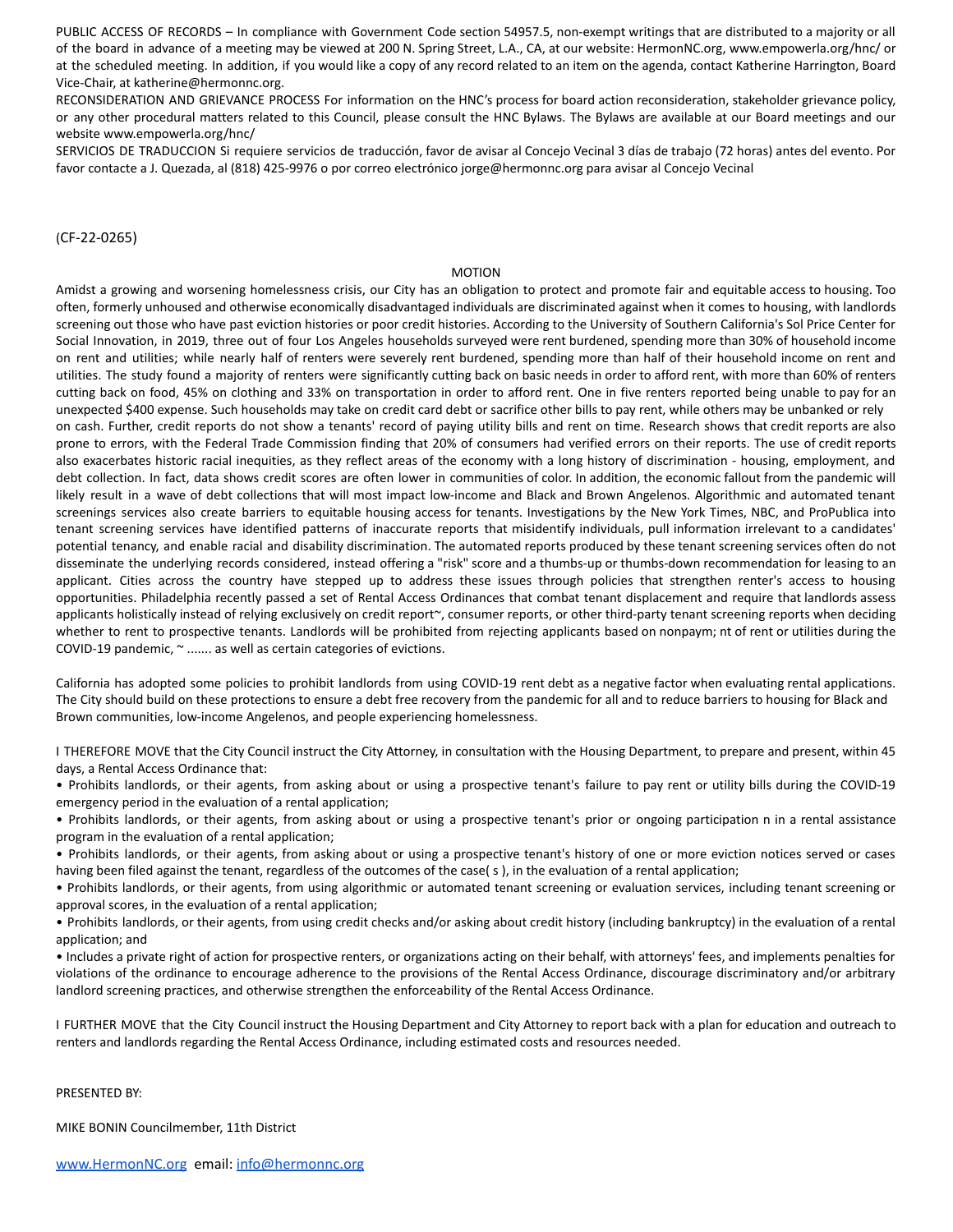(CF 22-0280)

### MOTION

All Angelenos deserve access to stable, affordable housing. In fact, stable housing is one of the most important factors contributing to positive physical and mental health outcomes for individuals and families. Currently, however, Angelenos with past criminal histories often face insurmountable barriers to housing and are routinely screened out when applying to rent housing due to criminal background checks in private rental, nonprofit affordable housing, and public housing units.

The effects of these barriers are stark: formerly incarcerated individuals are ten to thirteen times more likely to experience homelessness than those without. This cycle is also self-perpetuating—a recent survey by the Marshall Project found that affordable housing was one of the top factors cited by incarcerated individuals as something that could have kept them out of prison.

Criminal background checks for rental units also serve to reinforce the significant racial disparities present in our criminal justice system, resulting in the disproportionate obstruction of housing access for Black and Brown communities. Additionally, these background checks present significant problems in our City's effort to house our unhoused population. Decades of enforcement on individuals sleeping outside or in their cars have led to a situation where many unhoused individuals have accrued a criminal record because they are unhoused, and thus—even when matched with a housing voucher—are unable to find placements due to criminal background checks.

In order to create a more just and equitable system for Angelenos, and to reduce the substantial barriers to housing that exist, especially for Black and Brown communities and people experiencing homelessness, we must follow the lead of cities like Oakland, Berkeley, and Seattle and prohibit the use of criminal background checks when evaluating rental applications for housing.

The ordinances in these other cities increase access to housing for those with criminal records, while allowing for reasonable exemptions like owner-occupied units or shared living arrangements. The City of Los Angeles should do the same.

I THEREFORE MOVE that the City Council instruct the City Attorney, in consultation with the Housing Department, to prepare and present, within 45 days, a Fair Chance Housing ordinance that prohibits landlords from, at any time or by any means, whether direct or indirect, inquiring about an applicant's criminal history, requiring an applicant to disclose criminal history, requiring an applicant to authorize the release of criminal history or, if such information is received, using or considering that criminal history information, or taking adverse action based

in whole or in part on an applicant's criminal history. The Fair Chance Housing ordinance should:

Be modeled on the Oakland and Berkeley Fair Chance Housing Ordinances;

Include exceptions similar to those in the Oakland and Berkeley Fair Chance Housing Ordinances, such as for owner-occupied units or shared living arrangements; and Create a private right of action for prospective renters, or organizations acting on their behalf, with attorneys' fees, and implement penalties for violations of the ordinance to encourage adherence to the provisions of the Fair Chance Housing Ordinance, discourage discriminatory and/or arbitrary landlord screening practices, and otherwise strengthen the enforceability of the Fair Chance Housing Ordinance.

I FURTHER MOVE that the City Council instruct the Housing Department and City Attorney to report back with a plan for education and outreach to renters and landlords in the City of LA on this policy, including estimated costs and resources needed to do so,

PRESENTED BY:

MIKE BONIN Councilmember, 11 th District MARQUEECE HARRIS-DAWSON Councilmember, 8th District

SECONDED BY: NITHYA RAMAN Councilmember, 4th District

# MOTION

Despite fair housing laws at the federal level and source ofincome laws at the state and local levels, discrimination against protected groups and voucher holders still presents a major barrier to equitable housing access in Los Angeles. A major reason is the lack oftransparency in the rental screening process, as well as a lack ofmeaningful enforcement when such discrimination occurs.

Cities like Seattle and Philadelphia and the State of Washington have passed laws that increase transparency and accountability, and provide opportunities to remedy errors in the rental application and tenant screening processes. In Philadelphia, for example, a landlord must provide, up front, to all prospective tenants the criteria the landlord uses to evaluate rental applications. Tenants are thus able to see how criteria will be used, know what circumstances might need to be explained, and decide whether it is worth spending their money on an application fee. If rejected, tenants are entitled to an explanation, based on the screening criteria, of the reasons for the rejection of their application. Tenants also have the opportunity to dispute incorrect information, provide exculpatory context, and demonstrate an ability to meet the criteria based on changed circumstances. Los Angeles should adopt similar policies to increase transparency in the housing application process, reduce obstructions arising from explicit and implicit bias against tenants, and provide accountability when discrimination or incorrect information leads to unjust application denials.